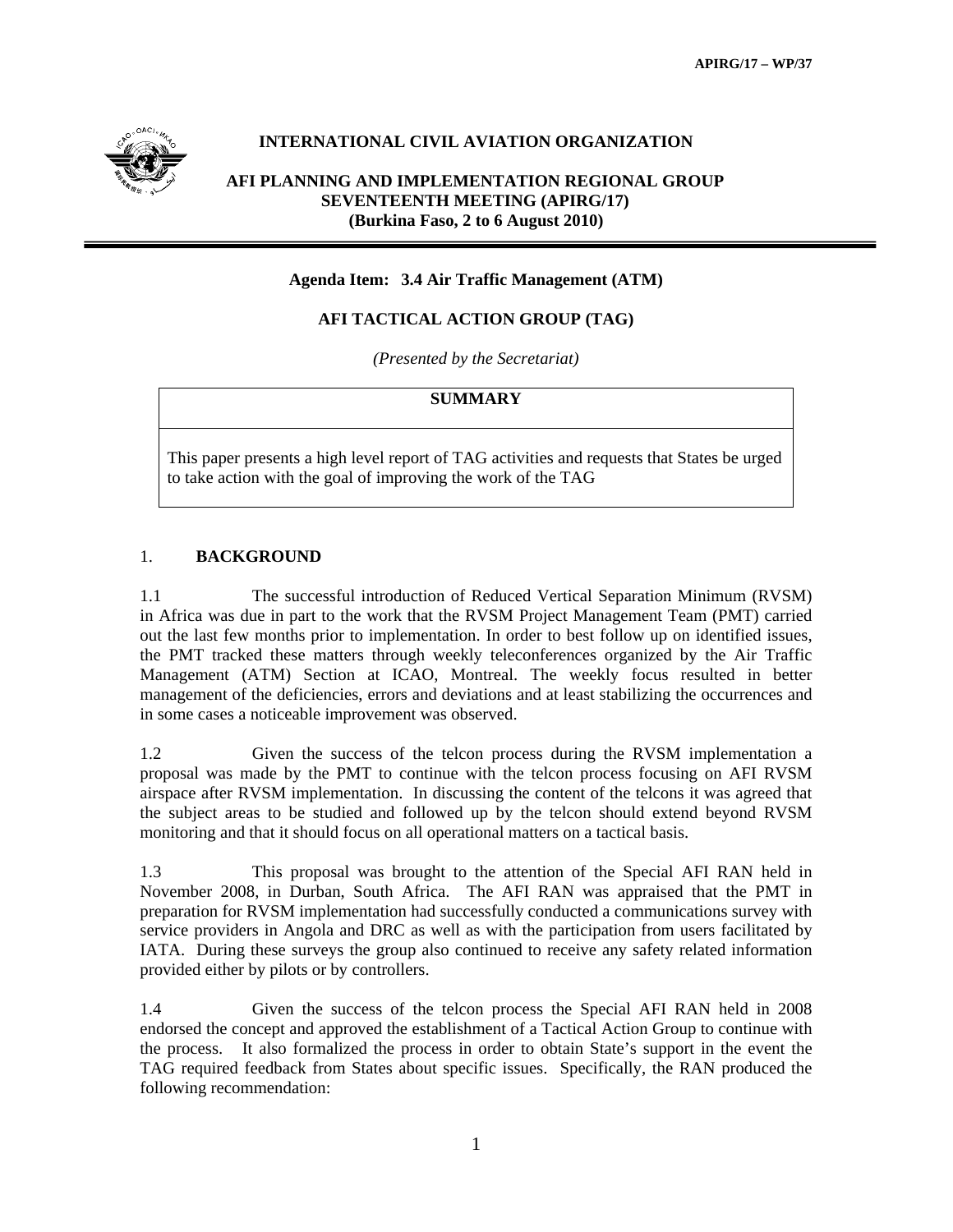## **RECOMMENDATION 6/7 – ESTABLISHMENT OF A TACTICAL ACTION GROUP (TAG)**

That:

- a) a Tactical Action Group be created in the AFI Region with the Terms of Reference and Work Programme outlined in Appendix C to the Report on Agenda Item 6; and
- b) States as a matter of priority make all efforts to assist and comply with requests from the TAG group.

The Terms of Reference and Work Program referenced in paragraph a), above are as outlined in the box below. The current paper has been prepared in compliance with Work Program requirement d).

### **TERMS OF REFERENCE AND WORK PROGRAMME OF THE TACTICAL ACTION GROUP (TAG)**

## **Terms of reference**

 To carry out an ongoing safety assessment of operations in the AFI Region on a bi-weekly basis. The assessment will include all aspects related to the operational environment in the AFI airspace above FL290 including but not limited to ATC loop errors, communications problems, navigation and surveillance issues and any other item affecting the safety of operations. Meet twice yearly to coordinate activities and plan future goals.

## **Work Programme**

Operational level of safety:

- a) review, on a bi-weekly basis, all error and deviation reports received from the AFI Region;
- b) investigate and, if necessary, propose corrective action to identified deficiencies;
- c) coordinate activities with and maintain a two-way communication bridge with the ARMA; and
- d) provide yearly feedback to APIRG about TAG activities.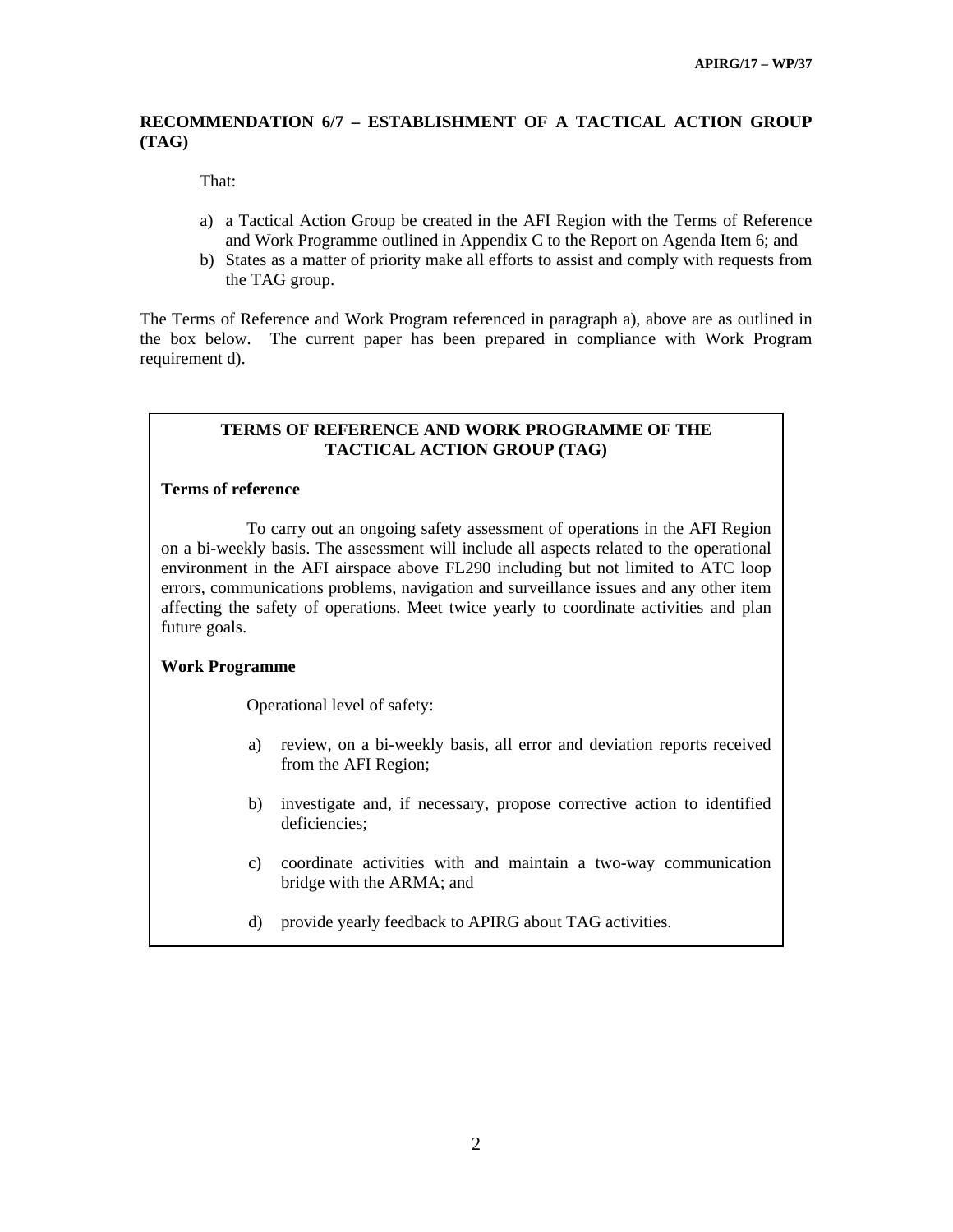# 2. **DISCUSSION**

2.1 Subsequent to the approval by the AFI RAN of the establishment of the TAG, the group continued with its telcons held at about two week intervals. During 2009, the TAG held over 18 telephone conferences and so far in 2010 there have been 7 telcons held.

2.2 It is the consensus of the TAG participants that the TAG telcons are having a positive impact on operational safety in AFI airspace for at least two reasons. One, there is now a group of experts analyzing operational issues that arise in African airspace above FL 290, on a near-real time basis. Two, the feedback that the TAG has been providing to States and operators about identified unsatisfactory conditions is indicating to the States and operators that there is now in place a tracking mechanism that is actively engaged on a bi-weekly basis.

2.3 This feedback received from TAG motivates service providers and operators by providing an incentive to reduce errors and deviations in the airspace. In other words, the knowledge that there is active follow-up to unsatisfactory identified issues, prompts an environment that is conducive to the reduction on the number of those issues. In the opinion of the TAG membership, the telcons are having the desired effect and they should continue and be endorsed by the APIRG.

2.4 All of the above notwithstanding, there are areas that the TAG has identified that need improvement. The most salient identified deficiency is the lack of response from certain States when unsatisfactory conditions are reported in their airspace. Specifically, there are three States that stand out due to the lack of response to TAG queries about identified issues in their sovereign or delegated airspace. In this context the TAG respectfully requests that APIRG urge those States to provide more prompt responses to TAG requests.

2.5 Another issue that the TAG would like to highlight to APIRG for its consideration is the need for a prompt appointment of TAG points of contact in each State. In this context, the current list of TAG points of contact is at **Attachment A**. In accordance with the work program endorsed by the AFI RAN, each State should provide the TAG with a point of contact in the State. In other words a name, email address and phone number need to be provided by each State to the TAG. To date not all States have provided the TAG with a name and contact details. The point of contact should be the same as that registered with ARMA which should serve to simplify the process.

2.6 In conclusion, the TAG is cautiously optimistic in reporting that a significant amount of work has been accomplished in resolving or at least recording Unsatisfactory Condition Reports (UCR) however, much work still remains to be done. Beyond telcons, over the past 18 months, the TAG conducted a few missions to certain States with high numbers of UCRs. Those missions met with limited success due in part to an apparent lack of preparation by some States for the visit by TAG.

2.7 In this regard, it should be noted that the TAG will continue to request State visits whenever it deems it necessary in identified areas of concern. In this context, the TAG would like to request that APIRG urge states to make every effort in accommodating TAG visit requests in a timely manner and that such visits be honoured and scheduled during regular workweek hours.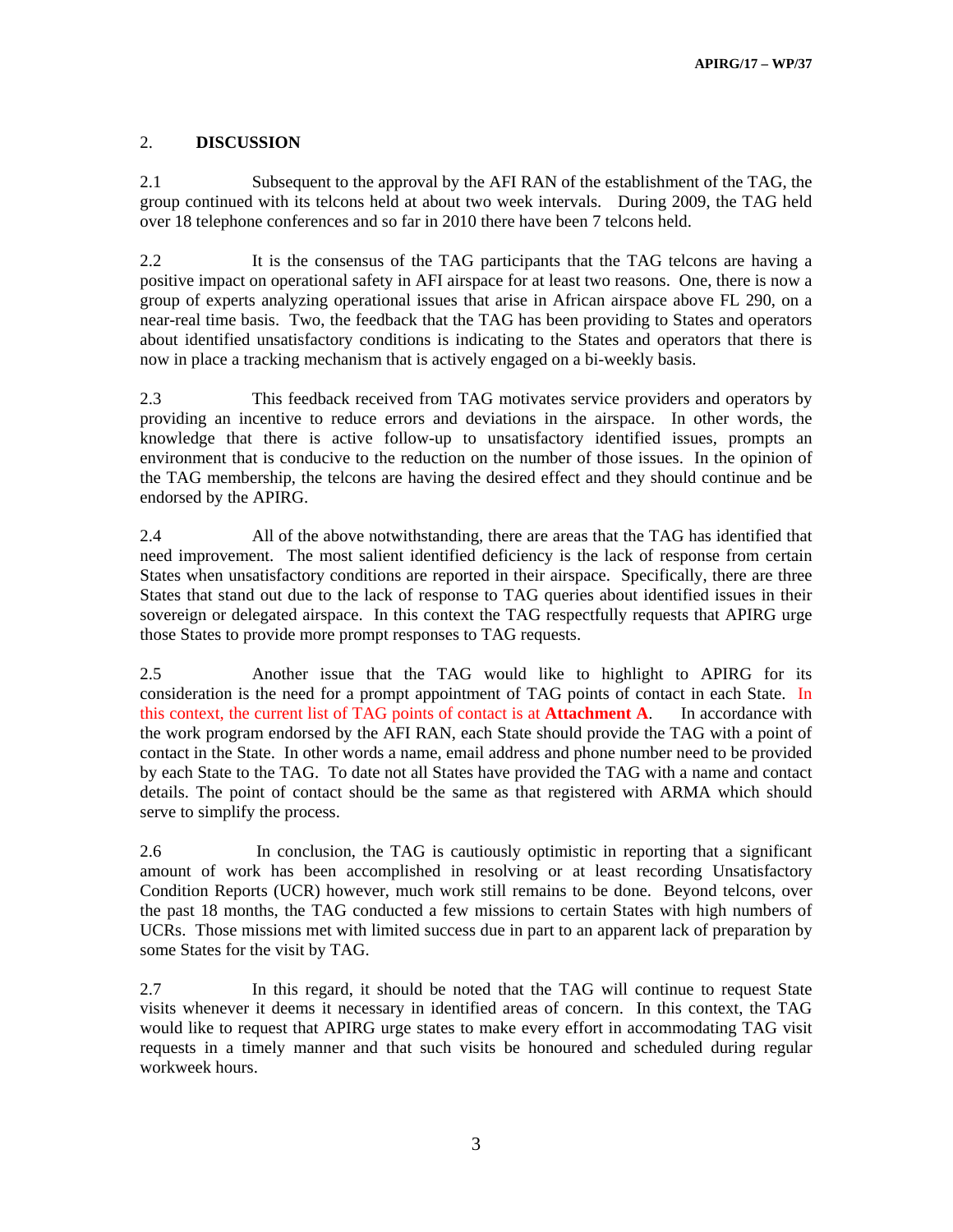## 3. **CONCLUSION**

3.1 The meeting is invited to note the information contained in this paper. On this basis the APIRG is urged to approve the following conclusions:

- a) Urge States that are not responding to TAG queries to make every effort to respond in a timely manner in compliance with the Recommendation from the Limited RAN meeting of 2008,
- b) Urge States that have not already done so, to provide the TAG, through their respective ICAO regional offices a name and contact information for TAG response,
- c) Urge States to make every effort to approve TAG technical team visits at the earliest opportunity possible, preferably not over public holidays and weekends, and
- c) Make any other suggestion it may deem necessary.

-----------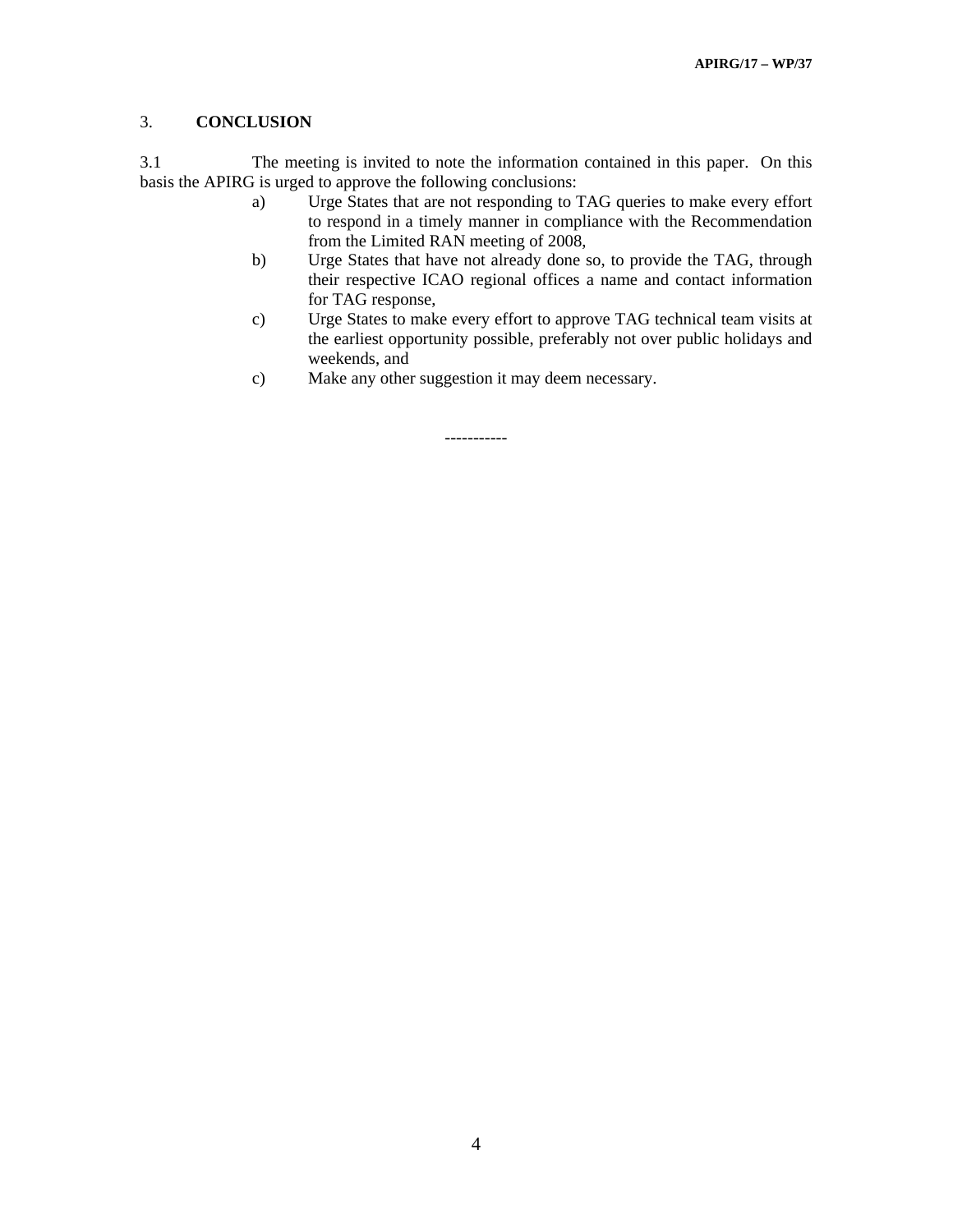**1**

# **AFI RVSM NATIONAL PROGRAMME MANAGERS (NPMs) AND TACTICAL ACTION GROUP POINT OF CONTACTS (TAG/POCs)**

| No. | Country                   | <b>Name</b>                 | Telephone/E-mail                          | <b>Contact Type</b><br>(RVSM/TAG) | Company/<br><b>Institution</b> |
|-----|---------------------------|-----------------------------|-------------------------------------------|-----------------------------------|--------------------------------|
| 1.  | Algeria                   | Khiali Nadjib*              | Tel:+213-2167-2130 Mobile:+213-661-408922 | <b>RVSM</b>                       |                                |
|     |                           |                             | $Fax: +213-21-672130$                     |                                   |                                |
|     |                           |                             | E-mail:denaccr@enna.dz                    |                                   |                                |
| 2.  | Angola                    | Dulce Da Conceicao          | Tel:+244-222-651000 Mobile:+244-923311325 | <b>RVSM</b>                       |                                |
|     |                           | Catchiungo Cachimbombo      | Fax:+244-222390529                        |                                   |                                |
|     |                           | Manuel                      | E-mail:dulcecachimbombo@yahoo.com.br      |                                   |                                |
| 3.  | Angola                    | Arquimedes Antunes Ferreira | Tel:+244-222-335936 Fax:+244-222-390529   | <b>TAG</b>                        |                                |
|     |                           |                             | Mobile:+244912506739                      |                                   |                                |
|     |                           |                             | E-mail:arquimedesf@gmail.com              |                                   |                                |
| 4.  | <b>ASECNA X 18 States</b> | Assani ADJIBOLA*            | Tel:+00-221-839-5746 Fax:+00-221-820-2722 |                                   |                                |
|     |                           |                             | Mobile :+00221-632-2704                   |                                   |                                |
|     |                           |                             | E-mail: ADJIBOLAAss@asecna.org            |                                   |                                |
|     |                           |                             | E-mail:a adjibola@yahoo.fr                |                                   |                                |
| 5.  | Benin                     | Legba Karl*                 | Tel:+229-21-309217/95055387               | <b>TAG</b>                        |                                |
|     |                           |                             | Fax:+229-2130-4571                        |                                   |                                |
|     |                           |                             | E-mail:legba_karl@yahoo.fr                |                                   |                                |
| 6.  | Botswana                  | Organne Maroba              | Tel:+267-391-3017                         | <b>TAG</b>                        |                                |
|     |                           |                             | Mobile:+74572129/72154081                 |                                   |                                |
|     |                           |                             | E-mail:omaroba@gov.bw                     |                                   |                                |
| 7.  | <b>Botswana</b>           | Silas Silas                 | Tel: $+ 27119286506$ Fax: $+ 27119286546$ | <b>RVSM</b>                       |                                |
|     |                           |                             | Email: afirma@atns.co.za                  |                                   |                                |
|     |                           |                             |                                           |                                   |                                |

<sup>&</sup>lt;sup>1</sup>\*Indicates the existing National Programme Managers but the State/Organization has not yet confirmed whether they will deal with both TAG and RVSM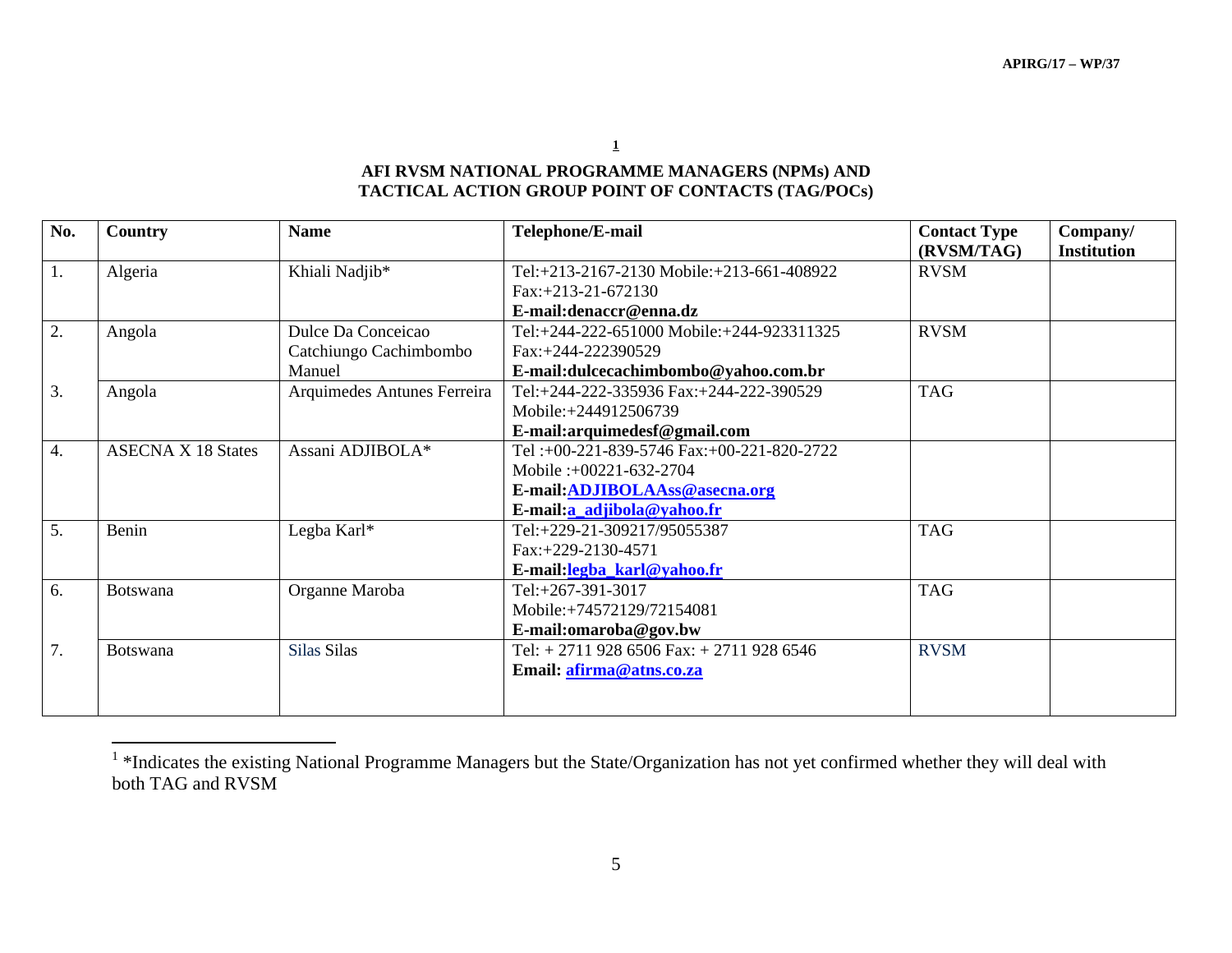| No. | Country             | <b>Name</b>           | Telephone/E-mail                         | <b>Contact Type</b><br>(RVSM/TAG) | Company/<br><b>Institution</b> |
|-----|---------------------|-----------------------|------------------------------------------|-----------------------------------|--------------------------------|
|     |                     |                       |                                          |                                   |                                |
| 8.  | <b>Burkina Faso</b> | Barry Soumaila        | Tel:+226-5030-6488 Mobile:+226-766438    | <b>RVSM</b>                       |                                |
|     |                     |                       | Fax:+226-5031-4544                       |                                   |                                |
|     |                     |                       | E-mail:hibkone@yahoo.fr                  |                                   |                                |
|     |                     |                       | E-mail:barry.soumaila@yahoo.fr           |                                   |                                |
| 9.  | <b>Burkina Faso</b> | Kone Hassane Ibrahim  | Tel:+226-5030-6488 Fax:+226-5031-4544    | <b>TAG</b>                        |                                |
|     |                     |                       | Mobile:+226-78-172098                    |                                   |                                |
|     |                     |                       | Mobile: +226-76-41-6638                  |                                   |                                |
|     |                     |                       | E-mail:hibkone@yahoo.fr                  |                                   |                                |
| 10. | Burundi             | Pascal Ntimpirangeza  | Tel:+257-223797/223707                   | <b>RVSM/TAG</b>                   |                                |
|     |                     |                       | Tel:+257-223249 Fax:+257-223428          |                                   |                                |
|     |                     |                       | E-mail:RSA@CBINF.com                     |                                   |                                |
| 11. | Cameroon            | Tsamo Christien*      | Tel:+237-230-3090/230-2692               | <b>RVSM</b>                       |                                |
|     |                     |                       | E-mail:ctsamo@yahoo.fr                   |                                   |                                |
|     |                     |                       | E-mail:contact@ccaa.aero                 |                                   |                                |
| 12. | Cameroon            | Leopoldine Ngono      | Tel:+237-968-5700 Fax:+237-230-3362      | <b>RVSM</b>                       |                                |
|     |                     | Eloundou*             | E-mail:n eloundou@yahoo.com              |                                   |                                |
|     |                     |                       | E-mail:n_eloundou@yahoo.com              |                                   |                                |
| 13. | Cameroon            | <b>Mandeng Samuel</b> | Directeur de la Sécurité Aéreinne        | <b>TAG</b>                        |                                |
|     |                     |                       | Tel:+237-22-303090/22-302692             |                                   |                                |
|     |                     |                       | Fax:+237-22-303362                       |                                   |                                |
| 14. | Cameroon            | Essimi Léopoldine     | Sous Directeur de la Navigation Aérienne | <b>TAG</b>                        |                                |
|     |                     |                       | Tel:+237-22-303090/22-302692             |                                   |                                |
|     |                     |                       | Fax:+237-22-303362                       |                                   |                                |
| 15. | Cape Verde          | N. Neves*             | E-mail:arlindolneves@cvTelecom.cv        |                                   |                                |
|     |                     |                       | E-mail: naerea@asa.cv                    |                                   |                                |
| 16. | Chad                | <b>SARAHOBAYE</b>     | Tel:+235-525414/235-5244 36              |                                   |                                |
|     |                     | TRAOGUINGUE*          | Mobile:+235-629-8002 Fax:+235-522909     |                                   |                                |
|     |                     |                       | E-mail:adac@intnet.td                    |                                   |                                |
| 17. | Chad                | Ali Worimi*           | Tel. +235-5244 36 Fax +235-52 29 09      |                                   |                                |
|     |                     |                       | E-mail:worimizene@yahoo.fr               |                                   |                                |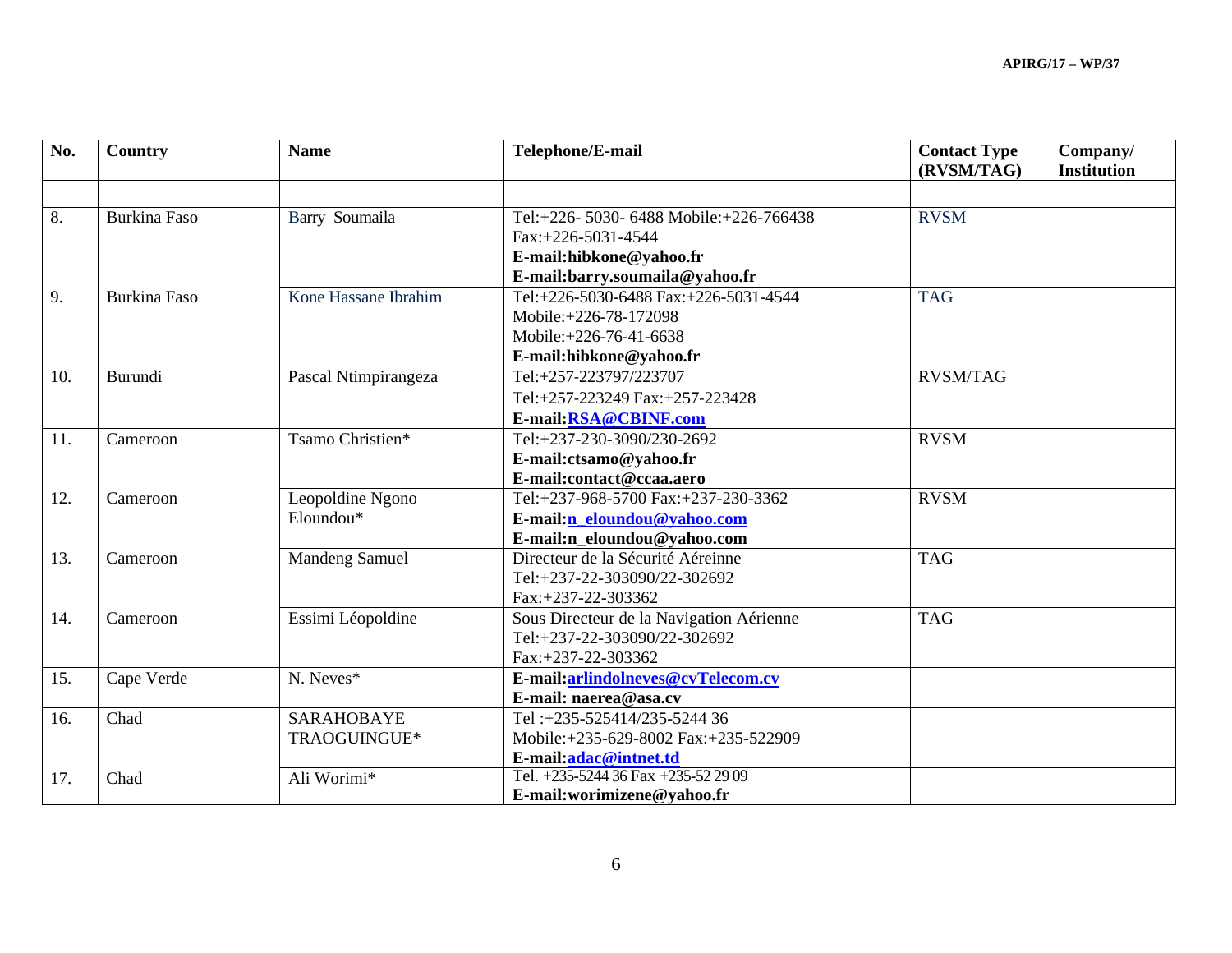| No. | Country        | <b>Name</b>           | Telephone/E-mail                      | <b>Contact Type</b><br>(RVSM/TAG) | Company/<br><b>Institution</b> |
|-----|----------------|-----------------------|---------------------------------------|-----------------------------------|--------------------------------|
| 18. | Côte d'Ivoire  | Mamadou Konate        | Tel:+225-0735-6195/05728282           | <b>RVSM/TAG</b>                   |                                |
|     |                |                       | E-mail:mamadou_konate@yahoo.fr        |                                   |                                |
| 19. | République     | KINDA HONORÉ          | Tel:+236-75504598 Fax:+236-21-61-0636 | <b>RVSM/TAG</b>                   |                                |
|     | Centrafricaine |                       | Mobile:+236-75-50-4598                |                                   |                                |
|     |                |                       | E-mail:kkindahonore@yahoo.fr          |                                   |                                |
| 20. | Comoros        | <b>IBRAHIM KASSIM</b> | Tel:269-731593/732135 Fax:269-732613  | <b>RVSM</b>                       | <b>ASECNA</b>                  |
|     |                |                       | E-mail:asnacom@snpt.km                |                                   |                                |
|     |                |                       | E-mail:kassim@snpt.km                 |                                   |                                |
| 21. | Comoros        | Said Mohamed          | Tel:269-334-7054 Fax:+269-773-0948    | <b>TAG</b>                        |                                |
|     |                | Swabahaddine          | E-mail:swabasaid@yahoo.fr             |                                   |                                |
| 22. | Djibouti       | Ibrahim Farah*        | Tel:+253-340-350/151 Fax:+253-340-723 |                                   |                                |
|     |                |                       | E-mail:ibrahim aiddj@yahoo.fr         |                                   |                                |
| 23. | <b>DRC</b>     | Eldonny MBUYI         | Tel:+243-813646404 Fax:+1-4136180420  | <b>RVSM/TAG</b>                   | <b>RVA</b>                     |
|     |                | <b>NYEMBUE</b>        | E-mail:eldonnymbuyi@yahoo.fr          |                                   |                                |
|     |                |                       | E-mail:eldonnymbuyi@gmail.com         |                                   |                                |
| 24. | Egypt          | Hassan Kamel*         | Tel:+202-585-4494/256-7830            | <b>RVSM</b>                       |                                |
|     |                |                       | Fax:+202-268-0627                     |                                   |                                |
|     |                |                       | E-mail:hassan.kamel@nansceg.org       |                                   |                                |
|     |                |                       | E-mail:hassan.kamel@gmail.com         |                                   |                                |
| 25. | Eritrea        | Neguse Berhe          | Tel:+291-11-89741                     | <b>RVSM</b>                       |                                |
|     |                |                       | Fax:+291-118520/291-1-717 1481        |                                   |                                |
|     |                |                       | E-mail:asmcaya1@tse.com.er            |                                   |                                |
|     |                |                       | E-mail:neguselam@yahoo.com            |                                   |                                |
| 26. | Eritrea        | Ghebreab Ghebremedhin | Tel:+291-1-180187 Fax:+291-1-181520   | <b>TAG</b>                        |                                |
|     |                | Ghebreamlac           | Mobile: $+291-(0)7-2201-32$           |                                   |                                |
|     |                |                       | E-mail:GHEBREAB@TSE.COM.ER            |                                   |                                |
|     |                |                       | E-mail:GHEBREABG@GMAIL.COM            |                                   |                                |
| 27. | Ethiopia       | Shimeles Kibreab      | Tel:+251-11-665-0252/0200             | <b>RVSM/TAG</b>                   |                                |
|     |                |                       | E-mail:caa.airnav@ethionet.et         |                                   |                                |
|     |                |                       | E-mail:shimeleskab@yahoo.com          |                                   |                                |
|     |                |                       |                                       |                                   |                                |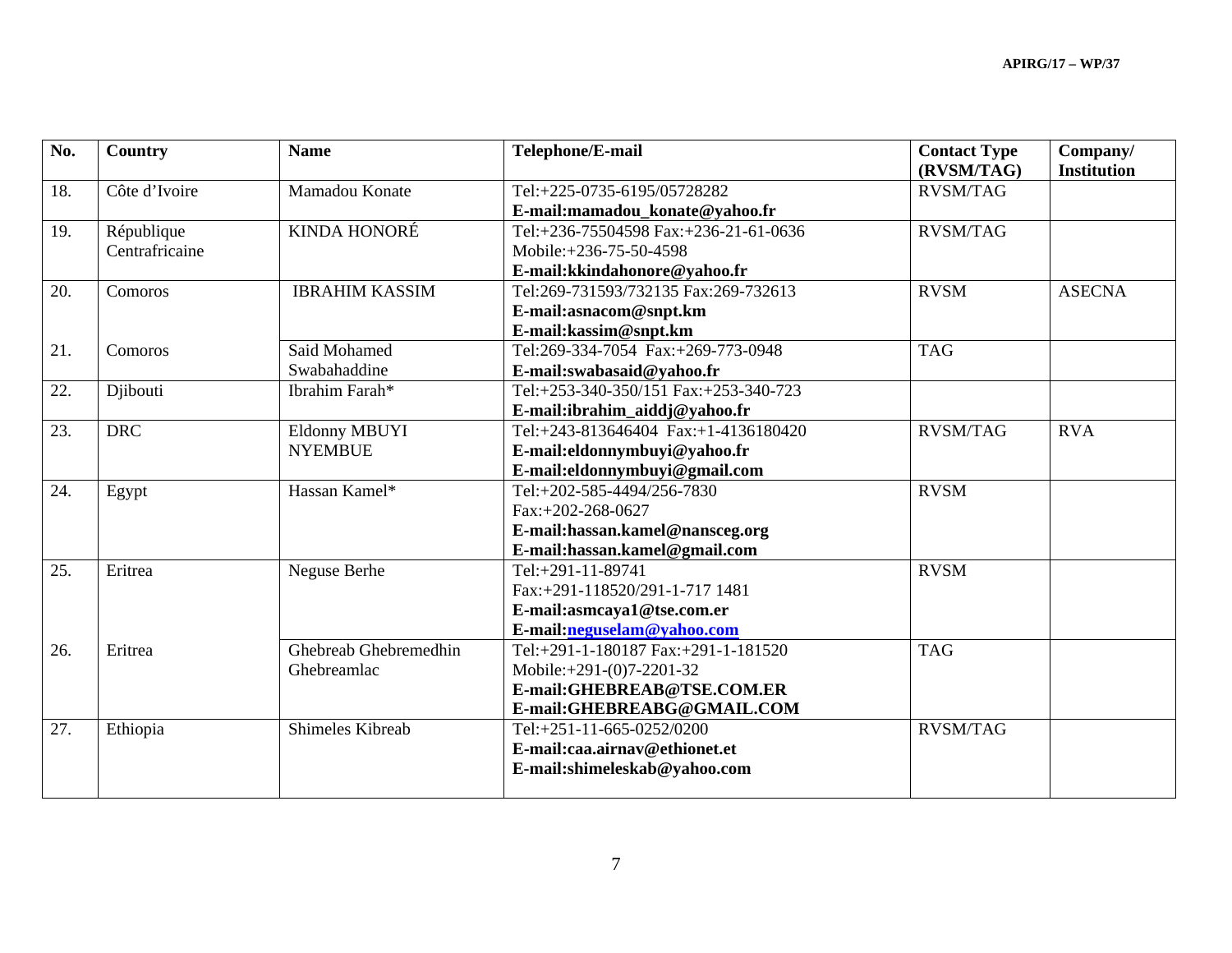| No. | Country                   | <b>Name</b>           | Telephone/E-mail                           | <b>Contact Type</b><br>(RVSM/TAG) | Company/<br><b>Institution</b> |
|-----|---------------------------|-----------------------|--------------------------------------------|-----------------------------------|--------------------------------|
| 28. | Gabon                     | Ngoua Jean-Hilaire    | Tel:+241-445-400 Mobile:+241-07-196368     | <b>TAG</b>                        |                                |
|     |                           |                       | $Fax: +241-445-401$                        |                                   |                                |
|     |                           |                       | E-mail:anac@anac-gabon.com                 |                                   |                                |
| 29. | Gabon                     | Sylvain Mbagui*       | Tel:+241-56885/76/14/42 or 0024106255287   | <b>RVSM</b>                       |                                |
|     |                           | Capt Gilles*          | Fax:+241-763-895                           |                                   |                                |
|     |                           | Afrijet               | E-mail:mvoto-o@yahoo.fr                    |                                   |                                |
| 30. | Ghana                     | Albert Aidoo Taylor   | Tel:+233-21-773-283 Mobile:+233-20-2018277 | <b>RVSM/TAG</b>                   |                                |
|     |                           |                       | Fax:+233-21-773293                         |                                   |                                |
|     |                           |                       | E-mail: ATaylor@gcaa.com.gh                |                                   |                                |
| 31. | Ghana                     | Martey Boye Atoklo    | Tel: +233-21-776171 Ext.1428               | <b>RVSM</b>                       |                                |
|     |                           |                       | Mobile:+233-27-7780586 Fax:+233-21-776995  |                                   |                                |
|     |                           |                       | E-mail:matoklo@hotmail.com                 |                                   |                                |
| 32. | Ghana                     | Thomas Kodjoe Duopah  | E-mail:tkduopah@yahoo.com                  | <b>RVSM</b>                       |                                |
| 33. | Guinea                    | <b>TOLNO</b> Fara     | Tel:+224-6054-4330/64449889                | TAG/RVSM                          |                                |
|     |                           |                       | E-mail:tolnofara1@yahoo.fr                 |                                   |                                |
| 34. | Guinea                    | Maurice Bangoura      | Tel: +224 60531523 Fax: +224 30461862      | TAG/RVSM                          |                                |
|     |                           |                       | Email: maikaviationcivile@yahoo.fr         |                                   |                                |
| 35. | <b>Guinea-Roberts FIR</b> | Alimamy Conteh*       | Tel:+224-404391 Fax:+224-431970/           |                                   |                                |
|     |                           |                       | 231-688-7160                               |                                   |                                |
|     |                           |                       | E-mail:alimamydixon@yahoo.co.uk            |                                   |                                |
|     |                           |                       | E-mail:adconteh@robertsfir.org.gn          |                                   |                                |
|     |                           |                       | E-mail:calimamydixon@yahoo.com             |                                   |                                |
|     |                           |                       | E-mail:adconteh@hotmail.com                |                                   |                                |
| 36. | <b>Guinea-Roberts FIR</b> | <b>MORLAYE TRAORE</b> | Tel:+224-404391                            |                                   |                                |
|     |                           | $(Temp)*$             | E-mail:traoremorlaye@yahoo.co.uk           |                                   |                                |
| 37. | Kenya                     | Hitler A. Olwenge     | Tel:+254-20-827817 Fax:+254-20-822300      | <b>TAG</b>                        | <b>KCAA</b>                    |
|     |                           |                       | Mobile: +254-733898048                     |                                   |                                |
|     |                           |                       | E-mail:holwenge@kcaa.or.ke                 |                                   |                                |
|     |                           |                       | E-mail:info@kcaa.or.ke                     |                                   |                                |
|     |                           |                       |                                            |                                   |                                |
|     |                           |                       |                                            |                                   |                                |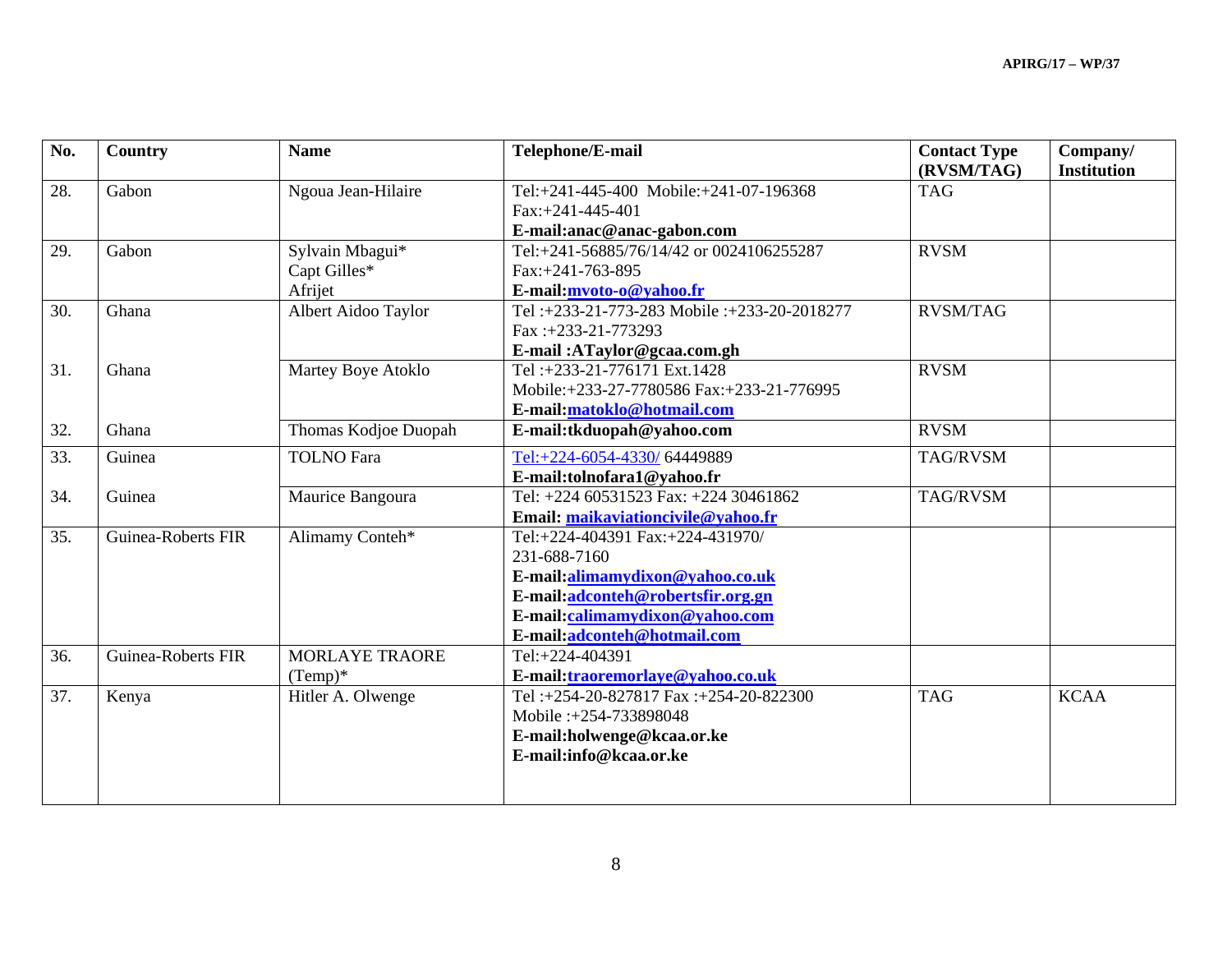| No. | <b>Country</b>      | <b>Name</b>              | Telephone/E-mail                            | <b>Contact Type</b><br>(RVSM/TAG) | Company/<br><b>Institution</b> |
|-----|---------------------|--------------------------|---------------------------------------------|-----------------------------------|--------------------------------|
| 38. |                     | Patrick M Kinuthia       | Tel:+254-20-827470                          | <b>RVSM</b>                       | <b>KCAA</b>                    |
|     | Kenya               |                          | Tel:+254-0733927647 Fax:+254-20-822300      |                                   |                                |
|     |                     |                          | E-mail: pkinuthia@kcaa.or.ke                |                                   |                                |
|     |                     |                          | E-mail: mwakinu@vahoo.com                   |                                   |                                |
|     |                     |                          | E-mail:info@kcaa.or.ke                      |                                   |                                |
| 39. | Lesotho             | Moena Nkuebe             | Tel: $+26622312499$ Fax $+26622310188$      | <b>RVSM</b>                       |                                |
|     |                     |                          | E-mail:fop@civilair.gov.ls                  |                                   |                                |
| 40. | Lesotho             | Tieho Ntobo              | Tel: +266 22 312499 Fax +266 22 310188      | <b>TAG</b>                        |                                |
|     |                     |                          | E-mail:catco@civilair.gov.ls                |                                   |                                |
|     |                     |                          | E-mail:director@civilair.gov.ls             |                                   |                                |
| 41. | Liberia-Roberts FIR | Alimamy Conteh*          | Tel:+224-404391 Fax:+224-431970             |                                   |                                |
|     |                     |                          | E-mail:alimamydixon@yahoo.co.uk             |                                   |                                |
|     |                     |                          | E-mail:adconteh@robertsfir.org.gn           |                                   |                                |
| 42. | Libya               | Shlibek*                 | Tel: +218 912157199 Mobile: +218 91 3223879 |                                   |                                |
|     |                     |                          | Tel: +218 21 3605322 Mobile:+218912157199   |                                   |                                |
|     |                     | Abdurazag Otman Elghadi* | E-mail: Bashir yahya@yahoo.com              |                                   |                                |
|     |                     |                          | E-mail:info@lycaa.org                       |                                   |                                |
| 43. | Madagascar          | <b>ROBINSON</b> Eugène   | Tel:+261-2022-22438 Fax:+261-2022-24726     | <b>RVSM</b>                       |                                |
|     |                     | Andrianaivoniaina        | Mobile:+261-3207-22162                      |                                   |                                |
|     |                     |                          | Mobile:+261-3205-84733                      |                                   |                                |
|     |                     |                          | E-mail:acm@acm.mg                           |                                   |                                |
|     |                     |                          | E-mail:robinson@acm.mg                      |                                   |                                |
| 44. | Madagascar          | <b>RAMANANJANAHARY</b>   | Tel:+261-2022-447-57 Fax:261-2022-48400     | <b>TAG</b>                        | <b>Aviation Civile</b>         |
|     |                     | <b>Bako Alain</b>        | Mobile:+261-3207-15496                      |                                   | du Madagascar                  |
|     |                     |                          | E-mail:acm@acm.mg                           |                                   |                                |
| 45. | Mali                | Issiaka KONAKE           | Tel:+223-2029-5549 Fax+223-2029-6177        | <b>TAG</b>                        |                                |
|     |                     |                          | Mobile:00-223-7927-8233                     |                                   |                                |
|     |                     |                          | E-mail:anacmali@hotamil.com                 |                                   |                                |
|     |                     |                          | E-mail: ikonake@yahoo.fr                    |                                   |                                |
| 50. | Mali                | <b>Ousmane GUINDO</b>    | Tel:+223-2029-5942 Fax:+223-2089-6177       |                                   |                                |
|     |                     |                          | E-mail: anacmali@hotmail.com                |                                   |                                |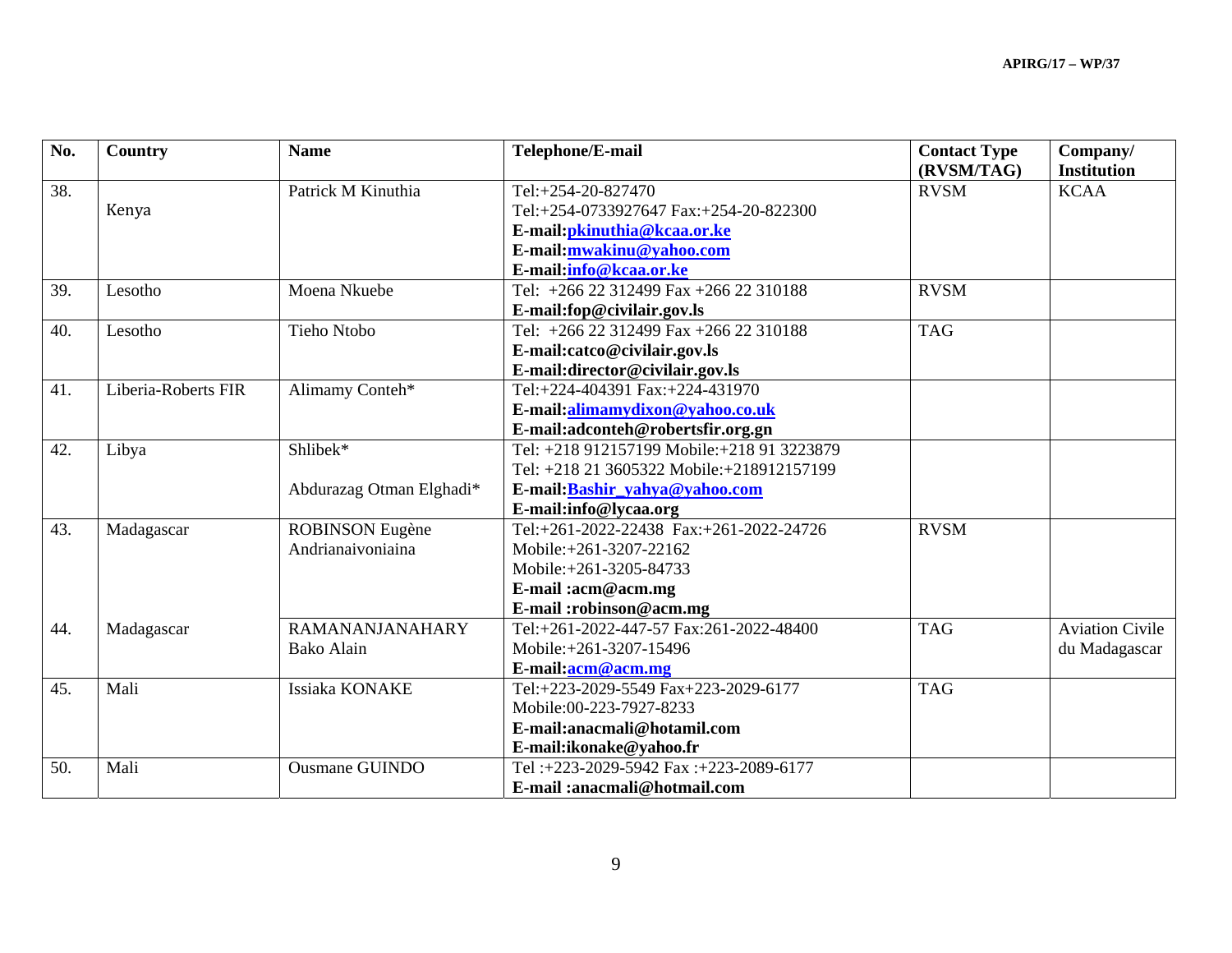| No. | Country    | <b>Name</b>             | Telephone/E-mail                          | <b>Contact Type</b><br>(RVSM/TAG) | Company/<br><b>Institution</b> |
|-----|------------|-------------------------|-------------------------------------------|-----------------------------------|--------------------------------|
|     |            |                         | E-mail:ousguindo@yahoo.fr                 |                                   |                                |
| 51. | Malawi     | Dixie Kwatani*          | Tel:+265-0-177 0577 Mobile:+265-888892494 | <b>TAG &amp; RVSM</b>             |                                |
|     |            |                         | $Fax: +265-0-1774986$                     |                                   |                                |
|     |            |                         | E-mail: telsaviation@malawi.net           |                                   |                                |
|     |            |                         | E-mail:dixiekwatani@yahoo.co.uk           |                                   |                                |
| 52. | Mauritania | Mbodj Ndoudory Aliou    | Chef de Service des Aérodromes            | <b>TAG</b>                        |                                |
|     |            |                         | Tel:+00-222-642-2310/00-222-242-2310      |                                   |                                |
|     |            |                         | E-mail:ndoudanac@yahoo.fr                 |                                   |                                |
| 53. | Mauritius  | <b>Anand Gungah</b>     | Tel:+230-603-2000 Fax:+230-637-3164       | <b>TAG &amp; RVSM</b>             |                                |
|     |            |                         | E-mail:civil-aviation@mail.gov.mu         |                                   |                                |
| 54. | Morocco    | Hichman Bennani*        | Tel:+212-537699416/212-666-144471         | <b>RVSM</b>                       |                                |
|     |            |                         | Fax:+212-537-777113                       |                                   |                                |
|     |            |                         | E-mail:hbennani@dac-moroc.gov.ma          |                                   |                                |
|     |            |                         | E-mail:hbennani@dac-moroc.gov.ma          |                                   |                                |
| 55. | Mozambique | Fortunato Saraiva*      | Tel: +258 21465416 Cell: +258844761260    | <b>RVSM</b>                       |                                |
|     |            |                         | Fax: $+258$ 21465415                      |                                   |                                |
|     |            |                         | Email: iacmnav@tvcabo.co.mz               |                                   |                                |
|     |            |                         | E-mail: fsaraiva@tvcabo.co.mz             |                                   |                                |
|     |            |                         | E-mail: iacm@tvcabo.co.mz (optional)      |                                   |                                |
|     |            |                         | E-mail:fsaraiva@tvcabo.co.mz (Official)   |                                   |                                |
|     |            |                         | E-mail:fhsaraiva@hotmail.com (Personal)   |                                   |                                |
| 56. | Namibia    | Likando's*              | Tel:+261-61-702213/702263                 |                                   |                                |
|     |            |                         | E-mail:likando@gmx.net                    |                                   |                                |
| 57. | Niger      | Yocouba Boubacar        | Tel:+227-20723267 Tel:+227-96880445       | <b>RVSM/TAG</b>                   |                                |
|     |            |                         | Fax:+227-20738056                         |                                   |                                |
|     |            |                         | E-mail:boubacaryacouba@hotmail.com        |                                   |                                |
|     |            |                         | E-mail:niamey2000@yahoo.fr                |                                   |                                |
| 58. | Nigeria    | Joyce Daniel Nkemakolam | Deputy General Manager ATS/OPS            | <b>RVSM/TAG</b>                   |                                |
|     |            |                         | Tel:+234-8055-09-3335                     |                                   |                                |
|     |            |                         | E-mail:jdnkem@yahoo.com                   |                                   |                                |
|     |            |                         |                                           |                                   |                                |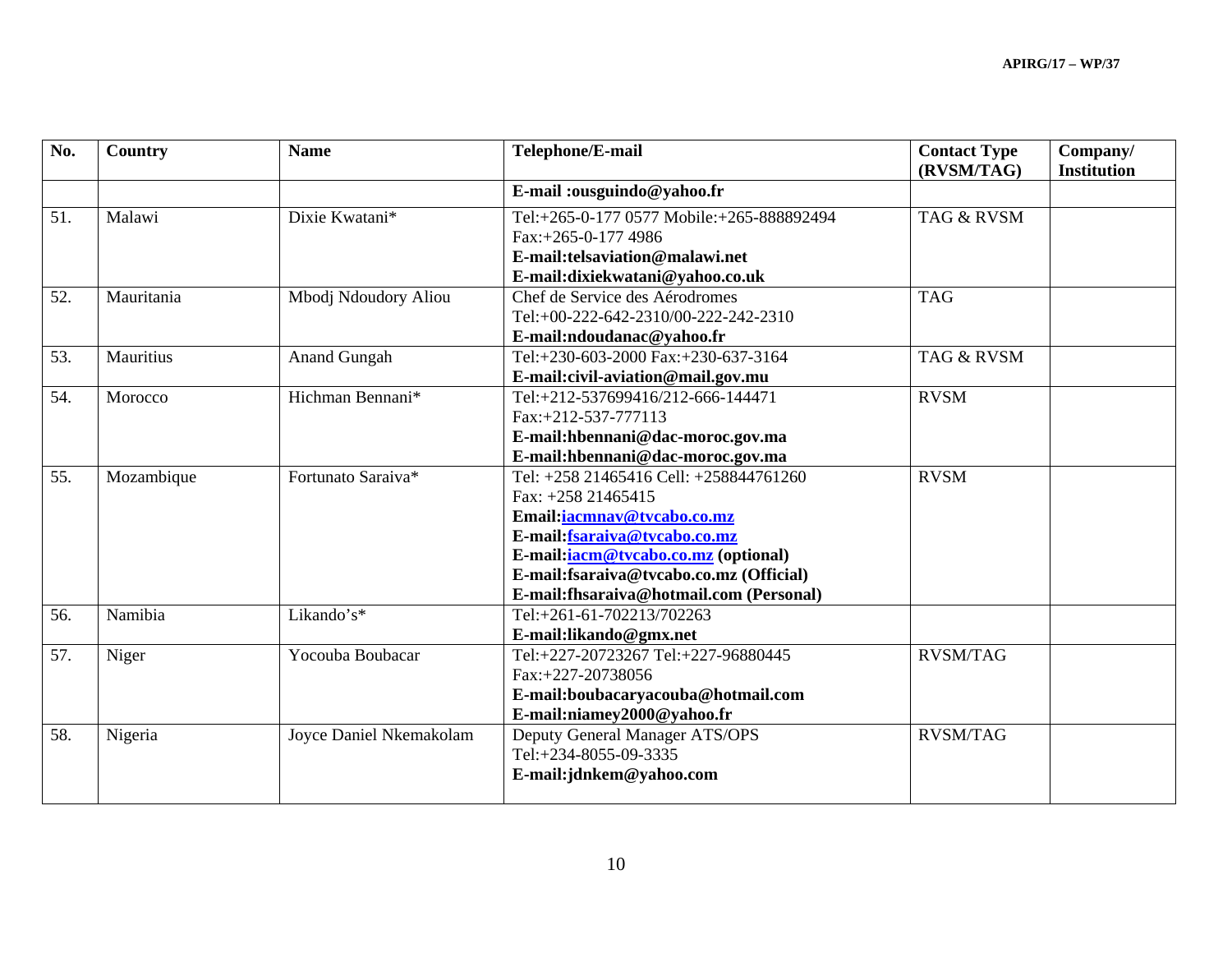| No. | <b>Country</b>      | <b>Name</b>             | Telephone/E-mail                              | <b>Contact Type</b><br>(RVSM/TAG) | Company/<br><b>Institution</b> |
|-----|---------------------|-------------------------|-----------------------------------------------|-----------------------------------|--------------------------------|
| 59. | Reunion             | Ismaël Sadar*           | Tel:+262-0262-728850 Fax:+262-0262-728713     |                                   |                                |
|     |                     |                         | E-mail: Ismael.sadar@aviation-civile.gouv.fr  |                                   |                                |
|     |                     |                         | E-mail:patrick.poujol@aviation-civile.gouv.fr |                                   |                                |
| 60. | Rwanda              | Sabiiti Emmanuel*       | Mobile:+250-0788508271                        | <b>RVSM</b>                       |                                |
|     |                     |                         | E-mail:esabiiti@caa.gov.rw                    |                                   |                                |
| 61. | Rwanda              | Makuza Alphonse         | Tel:+250-788-354437                           | <b>TAG</b>                        |                                |
|     |                     |                         | E-mail:amakuza@caa.gov.rw                     |                                   |                                |
| 62. | Sao Tome & Principe | António de Araújo Lima* | Tel:+239 223330                               |                                   |                                |
|     |                     |                         | Mobile:+239903600 Fax:+239225218              |                                   |                                |
|     |                     |                         | E-mail:inac@cstome.net                        |                                   |                                |
|     |                     |                         | E-mail:leopoldodo nascimento@hotmail.com      |                                   |                                |
|     |                     |                         | E-mail:araujolima99@hotmail.com               |                                   |                                |
| 63. | Senegal             | Abdou Thialaw Diop*     | Tel:+221-869-5335                             | <b>RVSM/TAG</b>                   |                                |
|     |                     |                         | Fax:+221-8200403                              |                                   |                                |
|     |                     |                         | E-mail:Thialaw1@hotmail.com                   |                                   |                                |
| 64. | Senegal             | Papa Atoumane Fall*     | Tel:+221-8695335 Fax:+21820-403               | <b>RVSM/TAG</b>                   |                                |
|     |                     |                         | E-mail:atoumanef@yahoo.com                    |                                   |                                |
| 65. | Senegal             | Aichetou Sow            | Tel:+00-221774500415 Fax:+00-221-33820-0403   | <b>RVSM/TAG</b>                   |                                |
|     |                     |                         | E-mail:shatousow@yahoo.fr                     |                                   |                                |
|     |                     |                         | E-mail:shatousow@yahoo.fr                     |                                   |                                |
| 66. | Seychelles          | Esmee Samson*           | Tel:+248-384 049/038 Fax:+248-384-032         | <b>RVSM/TAG</b>                   |                                |
|     |                     |                         | E-mail: esamson@scaa.sc                       |                                   |                                |
| 67. | Seychelles          | Lineda Samson*          | Tel:+248-384 049/038 Fax:+248-384-032         | <b>RVSM</b>                       |                                |
|     |                     |                         | E-mail:lsamson@scaa.sc                        |                                   |                                |
| 68. | Sierra Leone        | Alimamy D. Conteh*      | Tel:+231-1688-7160                            |                                   |                                |
|     |                     |                         | E-mail:calimamydixon@yahoo.com                |                                   |                                |
|     |                     |                         | E-mail:adconteh@hotmail.com                   |                                   |                                |
| 69. | <b>RobertsFIR</b>   | Alimamy Conteh*         | Tel:+224-63-404391 Fax:+224-6343-1970         |                                   |                                |
|     |                     |                         | E-mail:alimamydixon@yahoo.co.uk               |                                   |                                |
|     |                     |                         | E-mail:adconteh@robertsfir.org.gn             |                                   |                                |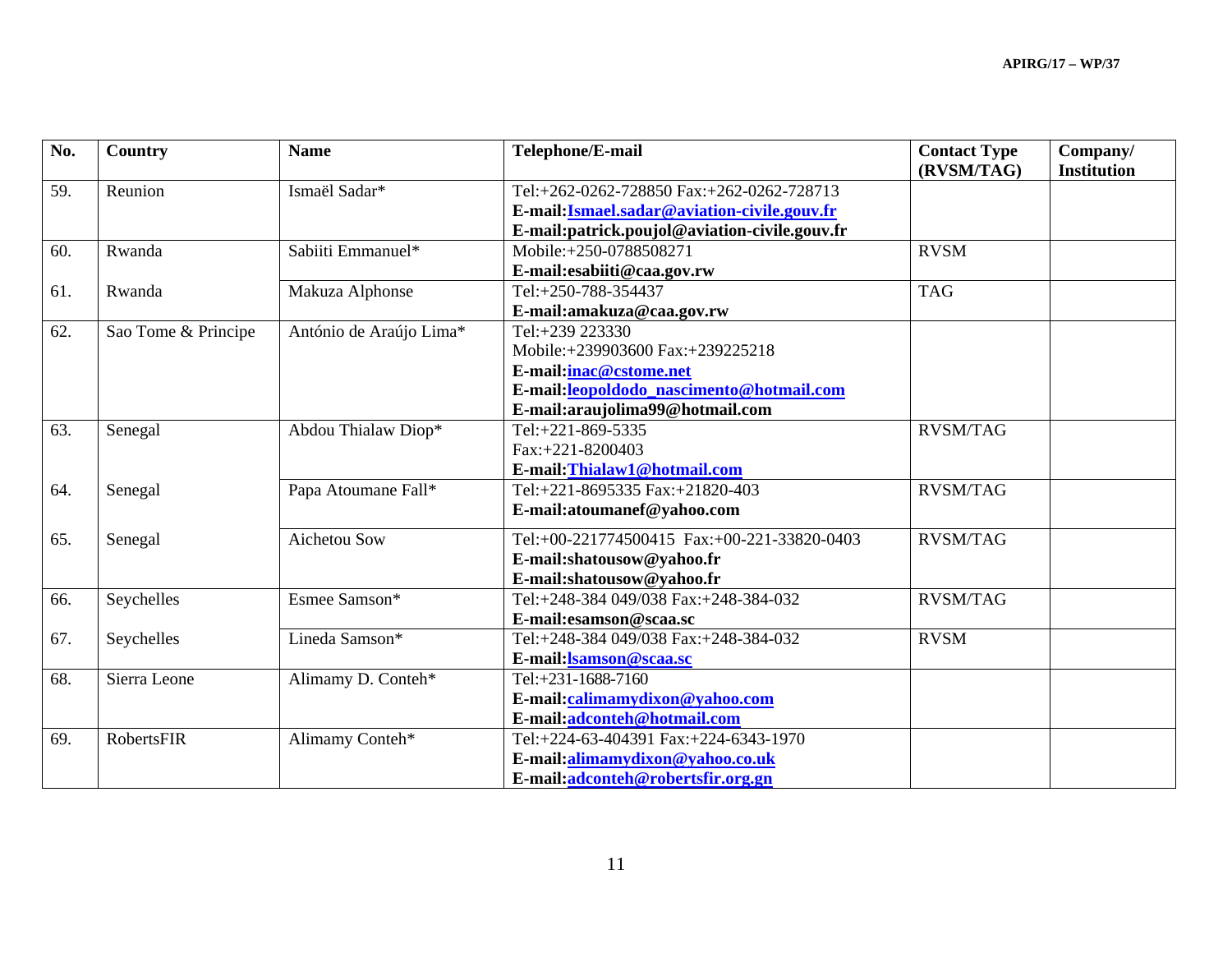| No. | Country      | <b>Name</b>           | Telephone/E-mail                            | <b>Contact Type</b><br>(RVSM/TAG) | Company/<br><b>Institution</b> |
|-----|--------------|-----------------------|---------------------------------------------|-----------------------------------|--------------------------------|
| 70. | Somalia      | Athanas Wanyama       | Tel:+254-20-622-785/6/9/779                 | <b>RVSM/TAG</b>                   |                                |
|     |              |                       | Fax:+254-20-7122340                         |                                   |                                |
|     |              |                       | E-mail: icao.somalia@icao.unon.org          |                                   |                                |
| 71. | South Africa | Harry Roberts         | Tel:+27-11-961-0123 Fax:+27-11-961-0403     | <b>RVSM/TAG</b>                   | <b>ATNS</b>                    |
|     |              |                       | Mobile: +27-79-505-8417                     |                                   |                                |
|     |              |                       | E-mail:harryr@atns.co.za                    |                                   |                                |
| 72. | Sudan        | Mr, ABUBAKR ELSIDDIQ  | Mobile:+002499122784964                     |                                   |                                |
|     |              | MOHAMED*              | Mobile:+00249912307772                      |                                   |                                |
|     |              |                       | Fax:+00249183784964 Fax:+00249183773632     |                                   |                                |
|     |              |                       | E-mail:abubakr-atc@yahoo.com                |                                   |                                |
|     |              |                       | E-mail:MOHAMEDabubakr atco@yahoo.com        |                                   |                                |
| 73. | Swaziland    | Jabu Ngubane*         | Tel:+268-5184038/5184434                    |                                   |                                |
|     |              |                       | Mobile:+268-6033933                         |                                   |                                |
|     |              |                       | E-mail:matsaphaairport@realnet.co.sz        |                                   |                                |
| 74. | Tanzania     | Joseph Mbuluko*       | Tel:+007-22-211-0254                        | <b>RVSM</b>                       |                                |
|     |              |                       | Fax:+007-22-211-0256 Mobile:225-754-314-166 |                                   |                                |
|     |              |                       | E-mail:jmbuluko@tcaa.go.tz                  |                                   |                                |
|     |              |                       | E-mail:mbuluko@yahoo.com                    |                                   |                                |
| 75. | Tanzania     | Elieza Mwalutende     | Tel:+255-22-2115079-80/2111951              | <b>TAG</b>                        |                                |
|     |              |                       | Fax:+255-2-2118905                          |                                   |                                |
|     |              |                       | E-mail:tcaa@tcaa.go.tz                      |                                   |                                |
|     |              |                       | E-mail:emwalutende@tcaa.go.tz               |                                   |                                |
| 76. | Togo         | Pelenguei Magnolidewa | Tel:+228-226-3740 Fax:+228-226-0860         | <b>RVSM</b>                       |                                |
|     |              |                       | Mobile: +228-988-5061                       |                                   |                                |
|     |              |                       | E-mail:pelengueiismael@yahoo.fr             |                                   |                                |
| 77. | Togo         | Tchara Kouma          | Tel:+228-226-3740 Fax:+228-226-0860         | <b>TAG</b>                        |                                |
|     |              |                       | E-mail:letchara@yahoo.fr                    |                                   |                                |
| 78. | Tunisia      | Mohamed Ali Ben       | Tel:+216-97-673956 Fax:+216-70-729201       | <b>RVSM/TAG</b>                   |                                |
|     |              | <b>ABDESALEM</b>      | E-mail:ben_abs_dali@yahoo.fr                |                                   |                                |
|     |              |                       | E-mail:mohamedali.benabdessalem@oaca.nat.tn |                                   |                                |
|     |              |                       |                                             |                                   |                                |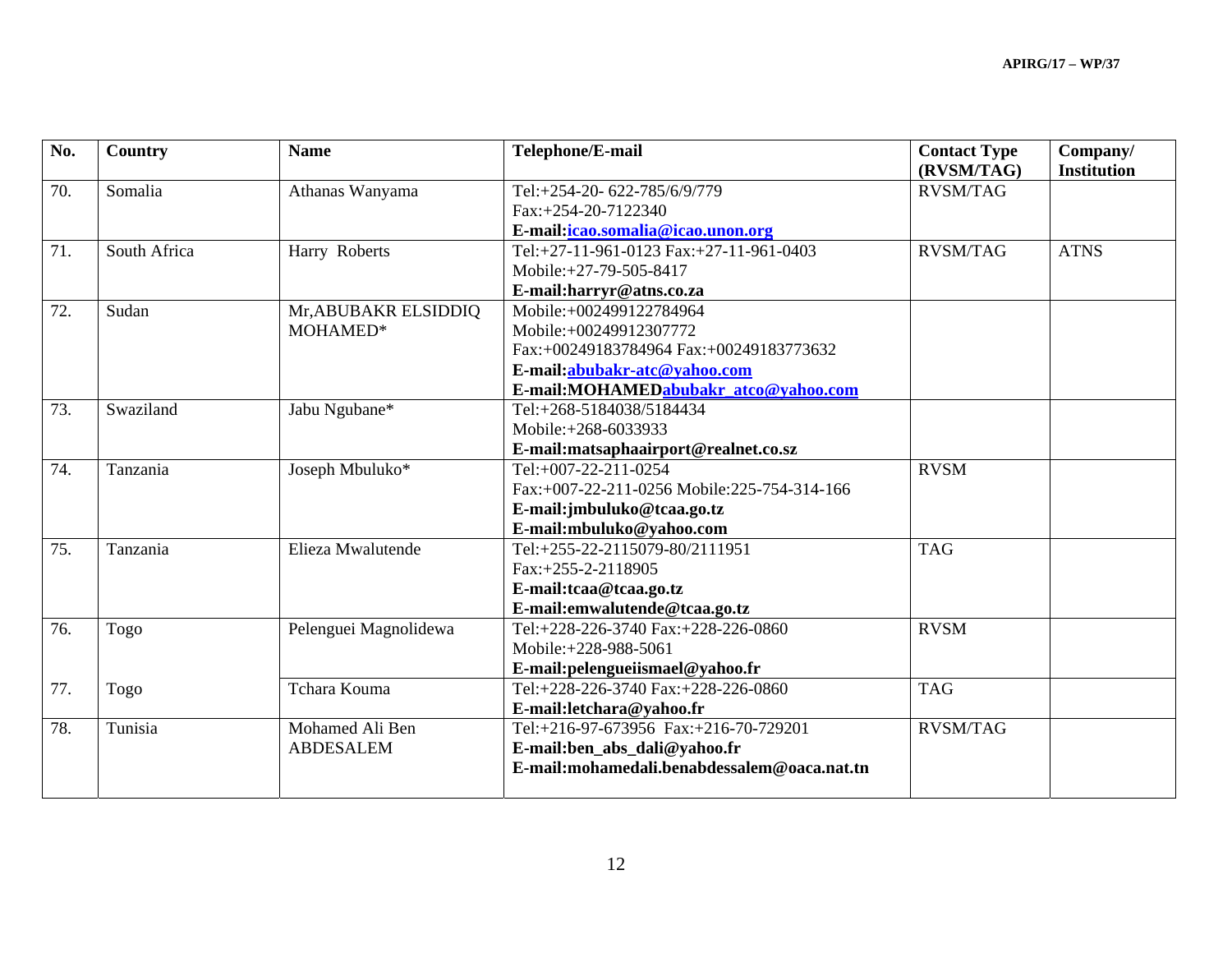| No. | Country                  | <b>Name</b>            | Telephone/E-mail                                | <b>Contact Type</b><br>(RVSM/TAG) | Company/<br><b>Institution</b> |
|-----|--------------------------|------------------------|-------------------------------------------------|-----------------------------------|--------------------------------|
| 79. | Uganda                   | Ochan Alex Albinus     | Tel:+006-414-353000 Tel:+256-414-320368         | <b>RVSM/TAG</b>                   |                                |
|     |                          |                        | Mobile:+256-752-760935 Fax:+256-414-320964      |                                   |                                |
|     |                          |                        | E-mail: <b>aviation@caa.co.ug</b>               |                                   |                                |
|     |                          |                        | E-mail:aochan@caa.co.ug                         |                                   |                                |
|     |                          |                        | E-mail:ochanalex@yahoo.co.uk                    |                                   |                                |
| 80. | Zambia                   | A.M Sinyangwe*         | Tel:+260-211-253250 Mobile:+260-977421424       | <b>RVSM/TAG</b>                   |                                |
|     |                          |                        | Fax:+260-1-251841                               |                                   |                                |
|     |                          |                        | E-mai:aviation@coppernet.zm                     |                                   |                                |
|     |                          |                        | E-mail:asinyangwe@yahoo.com                     |                                   |                                |
| 81. | Zimbabwe                 | Richard Munyenyiwa*    | Tel:+263-4-575-187/183                          | <b>RVSM/TAG</b>                   |                                |
|     |                          |                        | Fax:+263-4-575-163/585100                       |                                   |                                |
|     |                          |                        | Mobile:+263-91-249-752                          |                                   |                                |
|     |                          |                        | Tel:+263-4-585007                               |                                   |                                |
|     |                          |                        | E-mail:rmunyenyiwa@yahoo.co.uk                  |                                   |                                |
|     |                          |                        | <b>ORGANIZATIONS</b>                            |                                   |                                |
| 82. | <b>ARMA</b>              | Kevin Ewels            | Tel:+2711 928 6506 Fax:+2711 928 6546           | <b>RVSM/TAG</b>                   | <b>ARMA</b>                    |
|     |                          |                        | E-mail: afirma@atns.co.za                       |                                   |                                |
| 83. | <b>ASECNA</b> Madagascar | Amadou Yoro Diallo     | Chef Bureau Etudes ATS et Programme             | <b>RVSM/TAG</b>                   |                                |
|     |                          |                        | Tel:+221338695661/22177671320/221775694459      |                                   |                                |
|     |                          |                        | Fax: $+221$ 33 820 7495                         |                                   |                                |
|     |                          |                        | Email: diallomad@asecna.org                     |                                   |                                |
| 84. | <b>IATA MENA</b>         | <b>Gunnar Emausson</b> | Acting Director, Safety, OPS and Infrastructure | <b>TAG</b>                        | <b>IATA</b>                    |
|     |                          |                        | Tel:+962-6-593-9207 Mobile:+962-79-615-7015     |                                   |                                |
|     |                          |                        | $Fax.+1-514-221-4653$                           |                                   |                                |
|     |                          |                        | E-mail:ammsoiroi@iata.org                       |                                   |                                |
|     |                          |                        | E-mail:emaussong@iata.org                       |                                   |                                |
| 85. | <b>IATA</b>              | Tanja GROBOTEK*        | Tel:+27-11-523-2714 Fax:+27-11-523-2701         | <b>RVSM/TAG</b>                   | <b>IATA</b>                    |
|     |                          |                        | Mobile: +27-71-602-1450                         |                                   |                                |
|     |                          |                        | E-mail:GrobotekT@iata.org                       |                                   |                                |